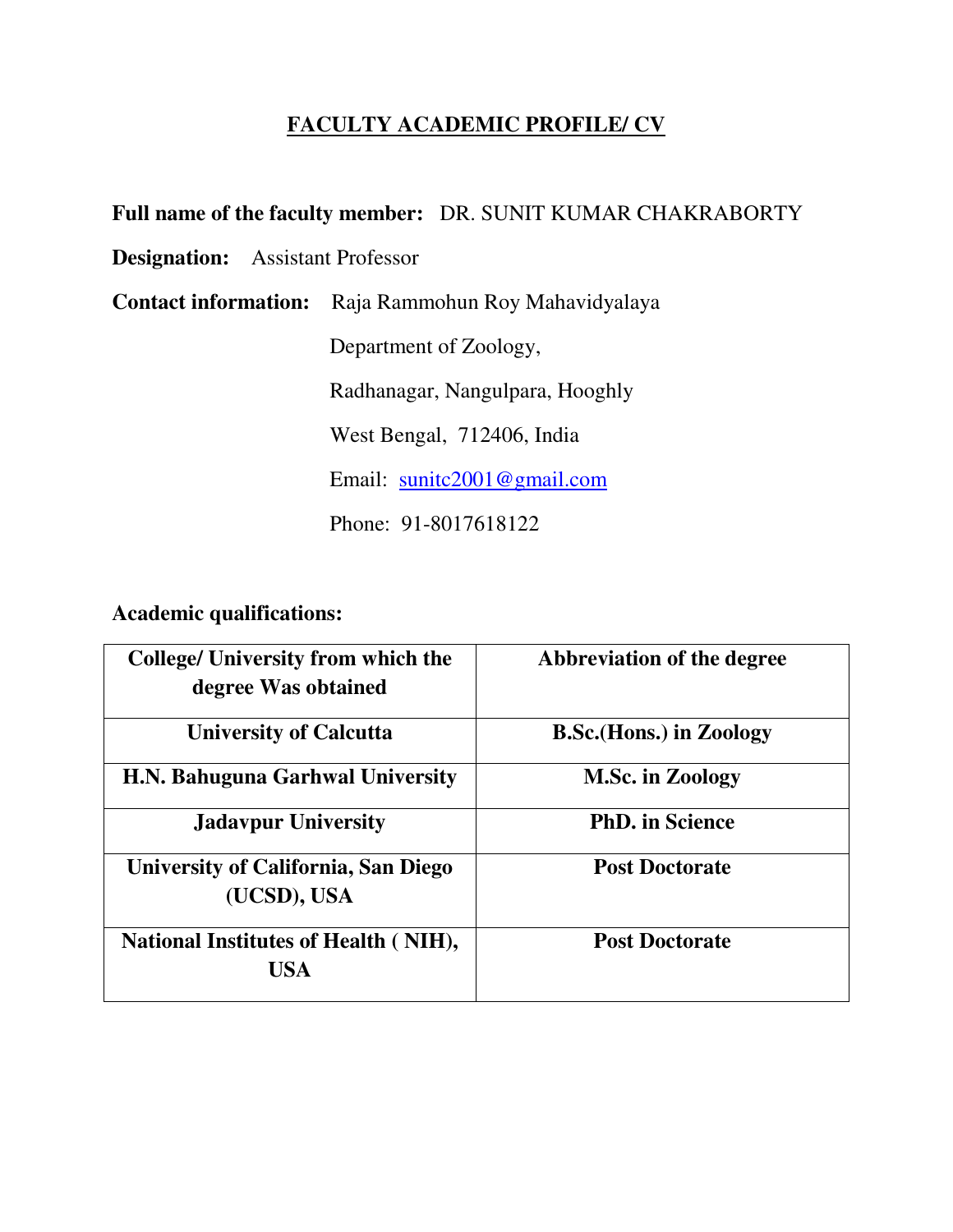### **Teaching experience:**

| <b>Institution</b>      | <b>Nature of Job</b>       | <b>Duration</b>         |
|-------------------------|----------------------------|-------------------------|
| Narasinha Dutt College, | <b>Guest Lecturer</b>      | Sept. 2011 to Oct. 2019 |
| <b>Howrah</b>           |                            |                         |
| Raja Rammohun Roy       | <b>Assistant Professor</b> | Nov. 2019 to till date  |
| Mahavidyalaya,          |                            |                         |
| <b>Hooghly</b>          |                            |                         |

# **Title of the thesis: Purification and Characterization of Glutaminase enzyme from mammalian source and its role in malignancy.**

## **Research interest:**

- 1. Prostate cancer biology
- 2. Phosphorylation
- 3. Cell signalling

## **Fellowship Awarded:**

- **1) Visiting Postdoctoral fellowship** awarded by National Institutes of Health (NIH), USA.
- **2) Research Associate** at Chittaranjan National Cancer Institute ( CNCI), Calcutta awarded by Council of Scientific & Industrial Research (CSIR), Govt. Of India.

**3) Visiting Postdoctoral Fellow** awarded by University of California, San Diego ( UCSD), USA.

 **4) Senior Research Fellow** at Indian Institute of Chemical Biology (IICB), Calcutta awarded by Dept. of Science & Technology (DST), Govt. of India.

 **5) Senior Research Fellowship** at Indian Institute of Chemical Biology (IICB), Calcutta awarded by Indian Council of Medical Research (ICMR), Govt. of India.

**6) Research Assistant** at Chittaranjan National Cancer Institute (CNCI), Calcutta awarded by Indian Council of Medical Research (ICMR), Govt. of India.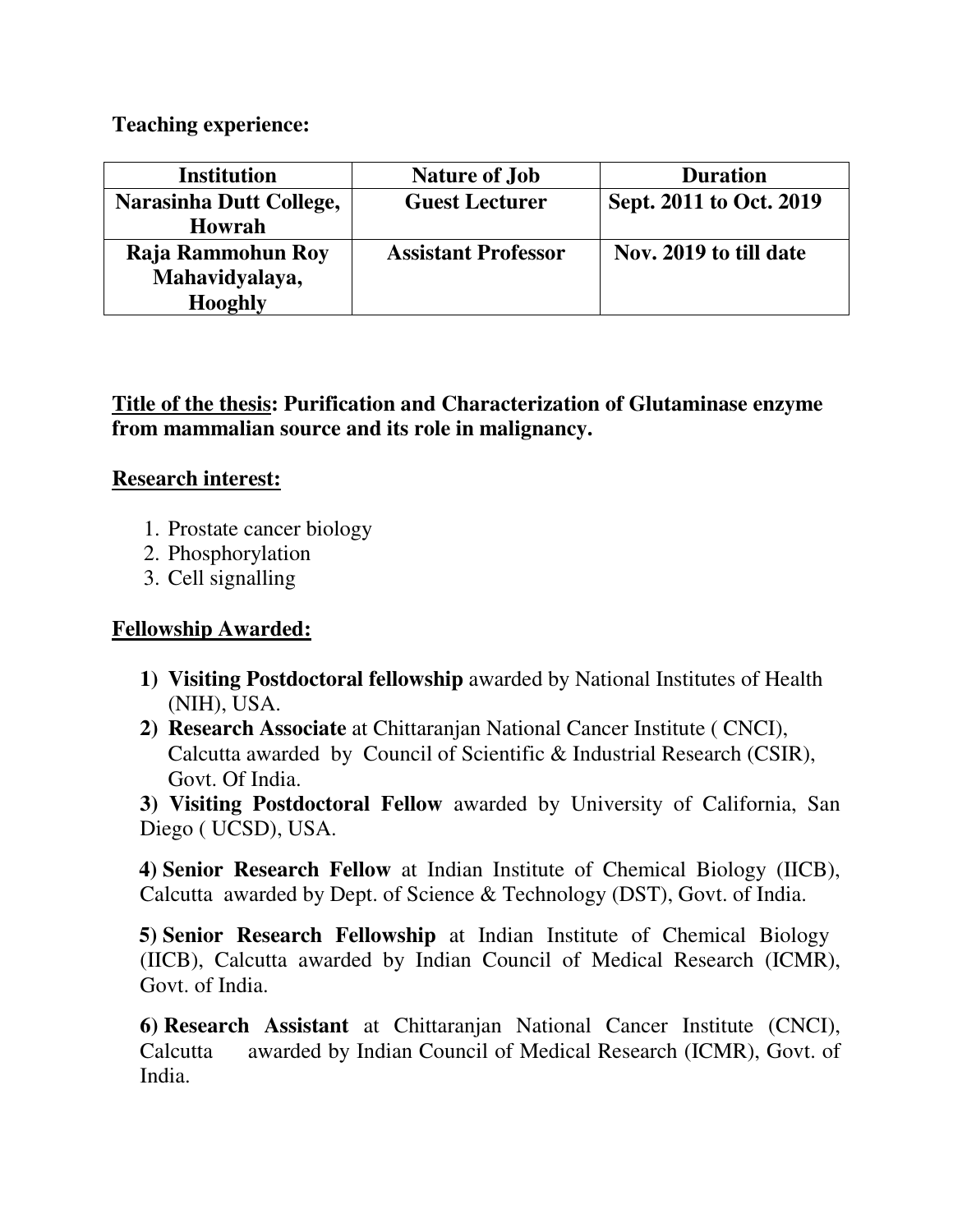### **Conferences attended and presented papers:**

- **1.** Presented paper in **NICHD branch lecture** on October 1, 2010 entitled "Complex Phosphorylation- dependent Regulation of Activity for Human DHT-Metabolizing UGT-2B15".
- **2.** Presented paper in **NIH Research Festival** on October 6- 9, 2009 entitled "Androgen- conjugating UDP- Glucuronosyltransferase-2B15 Requires PKC Phosphorylation, with c-Src Supporting its Activity", **Sunit Chakraborty**, M. Basu, N. Basu, I. Owens ( Poster# MOLBIO/ BIOCHEM/ BIOPHYS-8).
- **3.** Attended lecture of **Dr. Roger D. Kornberg (2006 Nobel Laureate**) in an NIH Directors Wednesday Afternoon Lecture series event " The Molecular Basis of Eukaryotic Transcription" , October 29, 2008 at NIH , USA
- **4.** 6th International Symposium on Biochemical Roles of Eukaryotic Cell Surface Macromolecules organized by **Indian Institute of Chemical Biology , Calcutta ,** India .
- **5.** 12th Annual Conference of The Physiological Society of India held at the **Regional Occupational Health Centre (E), Calcutta** , India .
- **6.** 10th Annual Conference of The Physiological Society of India organized by Department of Physiology, Institute of Medical Sciences, **Banaras Hindu University ( BHU), India .**

**7.** 17th Annual Convention of Indian Association for Cancer Research (IACR) hosted by **Chittaranjan National Cancer Institute, Calcutta**, India.

**8.** 9th Annual Conference of The Physiological Society of India organized by **Department of Biochemistry, Burdwan Medical College, Burdwan**, India.

## **Publications:**

- **1. Sunit K.Chakraborty,** Basu NK, Jana S, Basu M, Raychoudhuri A and Owens IS. PKC alpha and Src-kinase support human prostate-distributed dihydrotestosterone-metabolozing UDP-glucuronosyltransferase-2B15 activity. **JBC, Vol. 287, pp. 24387- 24396, July, 2012.**
- **2.** Partha Mitra, Nikhil Basu, Mousumi Basu, **Sunit Chakraborty**, Tapas Saha, and Ida Owens. Regulated phosphorylation of a major UDPglucuronosyltransferase isozyme by tyrosine kinases dictates endogenous